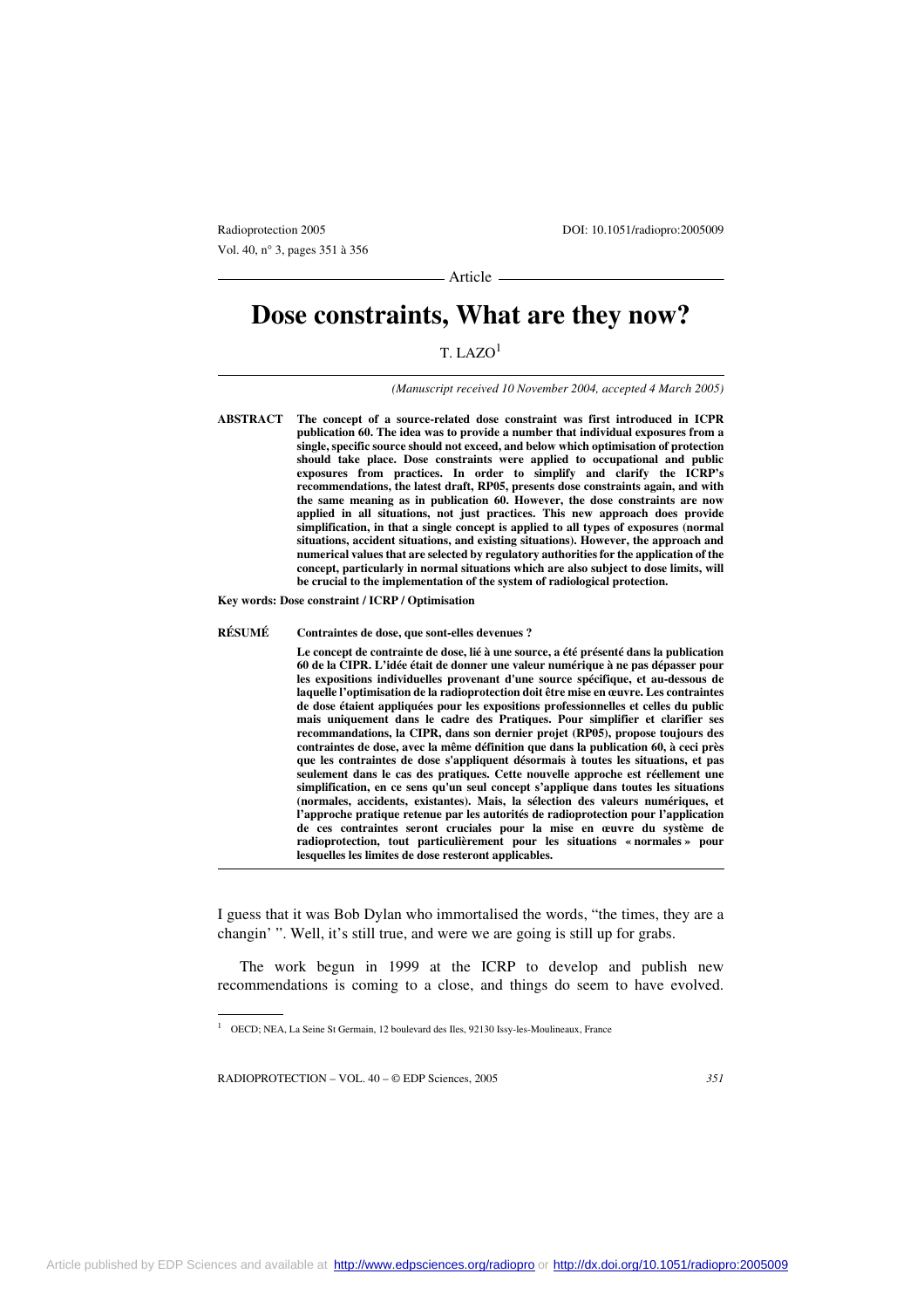## T. LAZO

Pushed by such things as declining social trust in science and technology, the ICRP has widened its principle of Justification, placing the decision to justify essentially on governmental decision makers. Decisions on whether or not something is justified, the ICRP now says, will be made with input from the technical side, but probably mostly based on social needs and concerns. I must agree that we, the technical community can, to the best of our scientific abilities, identify the quantitative risk associated with a particular activity (*i.e*. irradiating gemstones, or going to a radium spa). But a person's view of whether or not a particular risk is acceptable is not founded on science. Some people jump from planes, others don't! So we can put risks into numbers, and into perspective with other risks, and even talk about the costs and marginal costs of protection, but justification then lies with society through government. Democracy in action!

Another evolution in the proposed ICRP recommendations is the concept of the dose constraint. The concept of dose constraints was introduced in publication 60 as a means to assure that the optimisation process did not "create inequities", that is, exposing some much more than the average (*i.e*. a small number of highly exposed workers rather than a larger number less exposed workers). This concept is presented in paragraph 121 of publication 60 (ICRP, 1991).

This definition is further supplemented by other text in publication 60 describing how constraints should be used in the control of occupational exposure and of public exposure. Paragraph 144 discusses using well-managed practices to set occupational dose constraints. Paragraph 145 says that dose constraints should be fixed nationally or locally. Paragraph 147 suggests that both dose constraints and dose limits are needed as occupational protection tools. Paragraph 150 presents the meaning of occupational dose limits as the boundary between "unacceptable" and "tolerable". Paragraph 166 suggests that occupational dose constraints should not exceed 20 mSv in a year. And paragraph 170 suggests that dose constraints should be used as tools to implement different levels of social judgement that will be inevitably found in different situations in different locations.

Publication 60 also discusses dose constraints in the context of public exposure. Paragraph 186 suggests that dose constraints should be set to assure that no critical group approaches the public dose limit. And paragraph 192 suggests that dose constraints for the public should be less than 1 mSv in a year.

In general, these paragraphs characterise dose constraints as:

- ONLY applying to situations that are under control, called practices;
- being numerically less than dose limits;
- being established by national authorities;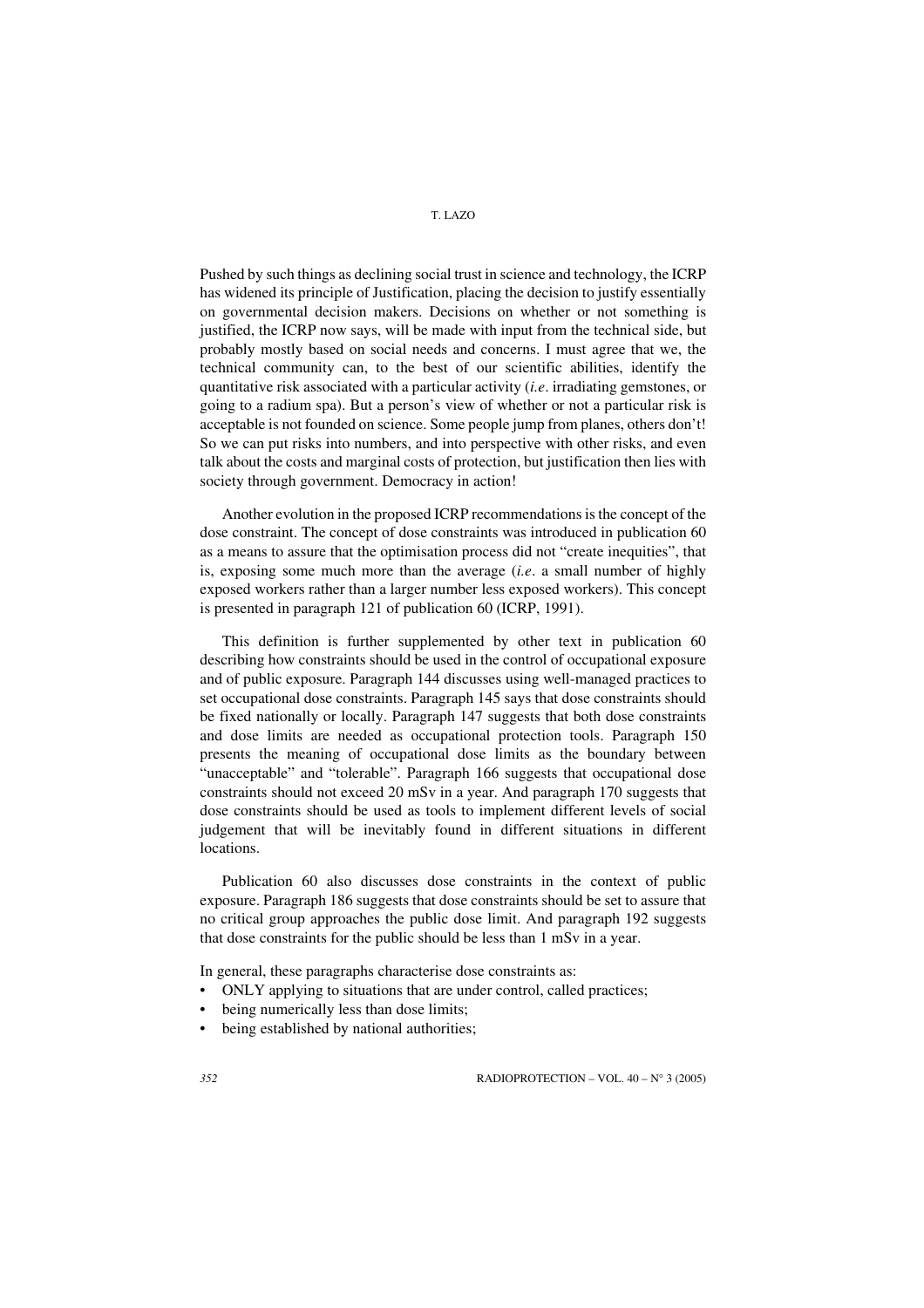#### DOSE CONSTRAINTS, WHAT ARE THEY NOW?

• having numerical values that are based on exposures that can be incurred in "well-managed operations", for occupational exposures, and based on fractions of the public dose limit depending upon the number of sources to which a critical group is exposed.

This concept in publication 60 is distinct from the protection of workers or the public in the case of accidents or already-existing situations. In these cases, the ICRP suggests the establishment of "reference levels", ABOVE which some remedial actions should be considered (paragraph 257). In the case of emergency situations, these were called intervention levels (paragraph 221). In the case of existing situations, such as exposure to radon, they were called action levels (paragraph 217). Below these reference levels, the Commission suggests that, in general, no protective actions would be needed.

### **Dose constraints in the new draft ICRP recommendations**

As a result of criticisms that the publication 60 recommendations were somewhat incoherent, and in order to simplify and consolidate its recommendations, the Commission has now established in its new draft recommendations (I'll refer to these as RP05 which is currently on the ICRP web page: *www.icrp.org*) that ALL exposure situations will be conceptually addressed through the process of constrained optimisation. This seems to mean that dose constraints will be established for situations that are under control (formerly called practices), as well as for accident situations and existing situations (formerly called interventions). In all these situations, a dose constraint is then established above which exposures should not be allowed, and below which there should be optimisation. Exceeding these dose constraints would be considered as a **FAILURE.** This is explained in paragraphs 132 and 133 of the RP05 draft. It is also indicated in paragraph 137 that dose constraints may be used as a regulatory tool, so that exceeding a mandatory constraint may be a statutory offence.

This is an interesting evolution from the publication 60 concept of dose constraints regarding several aspects. In its publication 60 recommendations, the Commission considered, at lease implicitly, that dose limits were the most significant regulatory tool for the measurement of compliance. Now, it is explicitly said that a dose constraint may also be a regulatory tool.

The new recommendation proposes that in ANY situation, there can be a predefined exposure level above which exposures should not be allowed. One of the key precepts of publication 60 was that in "controlled", predictable situations, exposures could be actively controlled and could be limited, by regulation, to remain below a pre-defined value. Situations where doses could not be inherently

RADIOPROTECTION – VOL. 40 – N° 3 (2005) *353*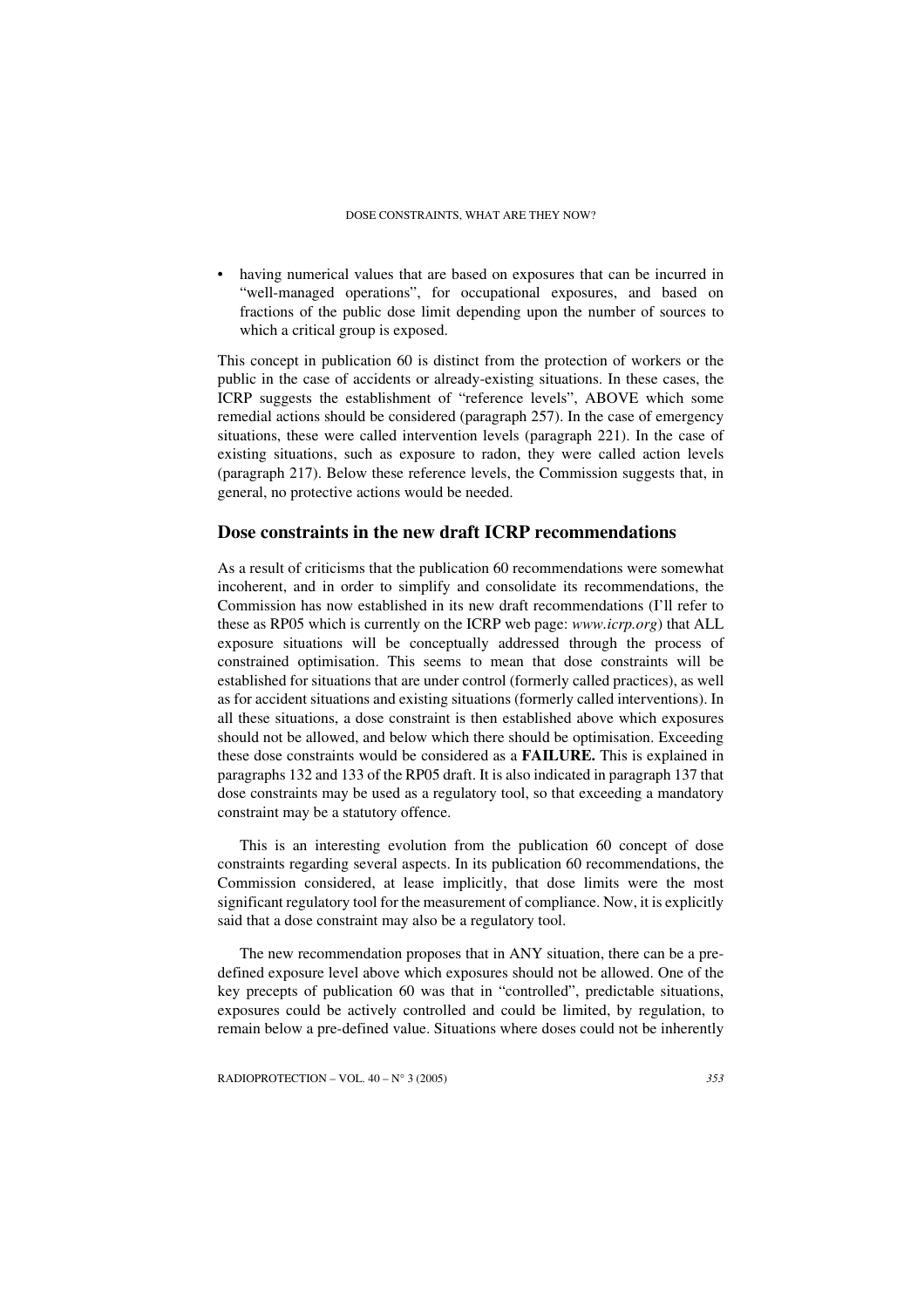prevented, such as an accident or a pre-existing situation due to natural exposures (*i.e.* radon), it was seen as practically impossible to pre-define a regulatory dose level above which individuals should not be allowed to exceed. As such, Intervention Levels were recommended, ABOVE which some action would be considered. Now, the Commission suggests that regulatory dose levels can be established in ALL situations such that planning, preparations and protective actions can be undertaken to effectively prevent individuals exceeding this predefined dose constraint. This can be used as a planning tool, as well as a retrospective tool for compliance.

This evolution is seen by many as being a significant change from previous ICRP philosophy. In particular, if exceeding a constraint is defined as a statutory offence, and it is felt that regulatory organisations will interpret dose constraints more as limits for compliance enforcement. As such, with the dose constraints being defined as no higher than a dose limit (in situations where limits are applicable), it is felt that regulatory requirements **could** become more strict, yet there is no new scientific evidence for such an effective lowering of exposure limits.

Also, the previous incarnation of dose constraints used to regulate intervention situations were built around establishing some sort of reference levels above which taking action should be considered, and below which action would most likely not be needed. National regulatory agencies and international organisations have since established their regulations and standards on this basis. Now, evolving to a concept of an "upper bound" in all situations below which optimisation should be performed could require a change of "mindset" in regulators and implementers alike, and perhaps regulatory and procedural modification.

## **A possible approach to implementation**

However, would the implementation of this approach really change the implementation of radiological protection? Under the publication 60 approach, optimisation is required in all situations.

For practices, this meant the use of limits and constraints and the obligation to optimise protection below these values such that residual doses are as low as reasonably achievable. This approach is the same whether using the publication 60 philosophy or the new philosophy.

For interventions in accident situations, this means that the nature and duration of the intervention must be optimised to avert as much dose as reasonably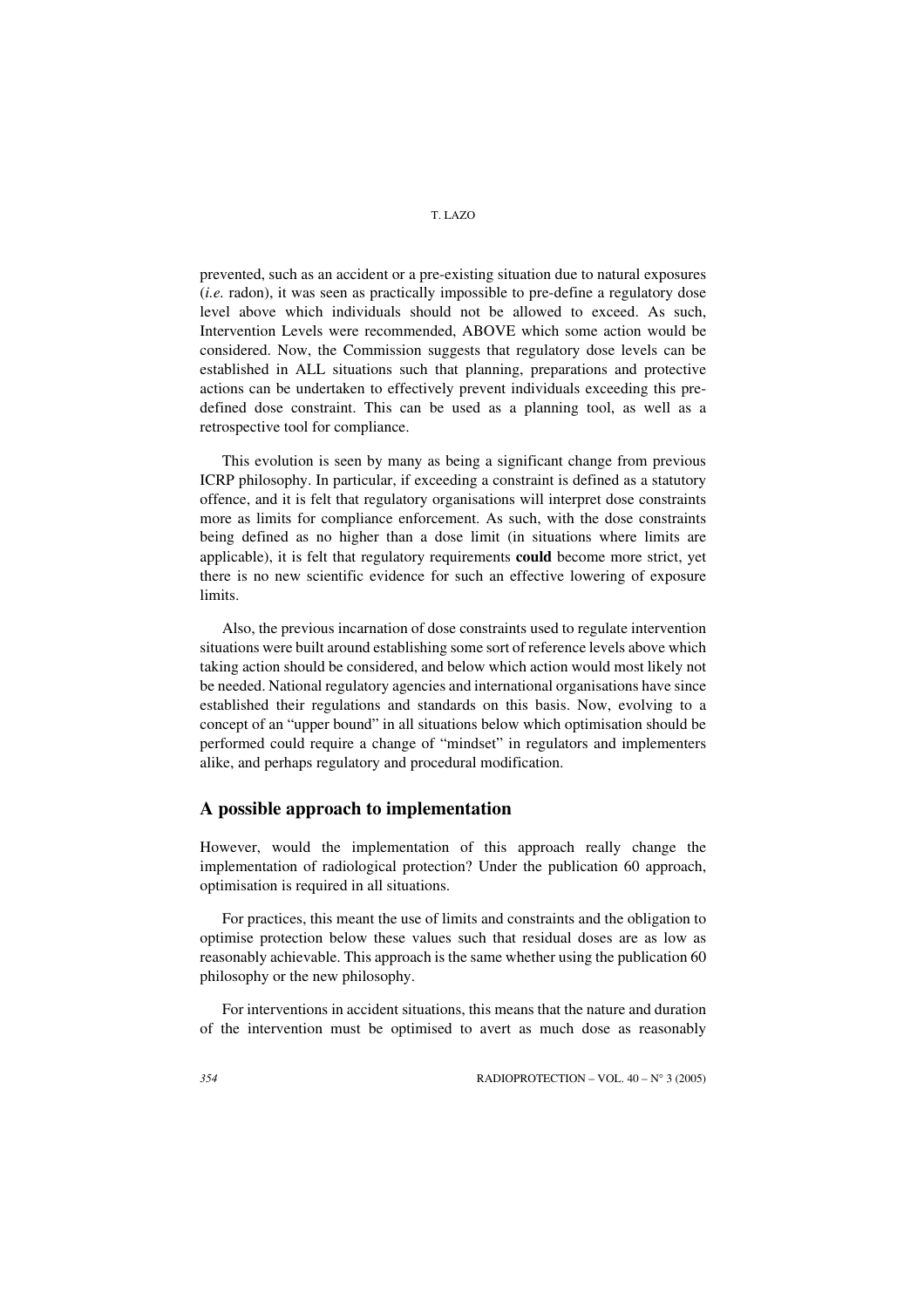#### DOSE CONSTRAINTS, WHAT ARE THEY NOW?

achievable, that is, to prevent as much dose as possible when compared to not intervening. So, practically speaking, optimisation is again required.

For example, when predicted exposures begin to approach levels that would result in deterministic effects, intervention becomes required to prevent these exposures. This is, in effect, the establishment of a practical upper bound below which optimisation is required. A similar argument was implicitly used with regard to "significant" risk of stochastic effects when fixing intervention levels for evacuation or sheltering or use of stable iodine. Even at lower exposures, the obligation to optimise would generally result in protection solutions that avert more dose than suggested by the intervention level, thus effectively taking action BELOW the intervention level, as is suggested by the new concept.

When considering protection against exposure in existing situations, such as radon in homes, this same argument applies. The publication 60 approach led to national regulatory authorities generally establishing a level above which some actions to reduce exposures would become increasingly necessary. The new concept suggests that national regulatory authorities should use the ICRPrecommended dose constraint as an upper bound to then perform a sort of generic optimisation to establish a level below which dose reduction actions would not be considered, in general, necessary. The result of both approaches, in application, is then the same.

So, the approach proposed in RP05 seems to have some advantages:

- a single approach to all situations is easier to understand and to explain;
- the process is inherently driven by stakeholder involvement, at an appropriate level and with appropriate stakeholders;
- the process is inherently flexible in that it is based on optimisation, and optimisation ends when the stakeholders are in agreement on optimum protection so that appropriate solutions accounting for local considerations can be developed.

## **Practical application choices will be the key**

The choice of numerical values for the new dose constraints is, however, a practical concern. As said earlier, the lack of new scientific evidence changing our current understanding of radiation risks suggests that there is no justification for tightening regulatory controls of exposures. However, particularly for controllable situations, with the clear statement that constraints should be less than regulatory limits, it is feared that occupational exposures could be constrained at a level of BELOW 20 mSv per year, and that public exposures could be constrained at BELOW 1 mSv per year. But it must be recalled that a dose constraint is a

RADIOPROTECTION – VOL. 40 – N° 3 (2005) *355*